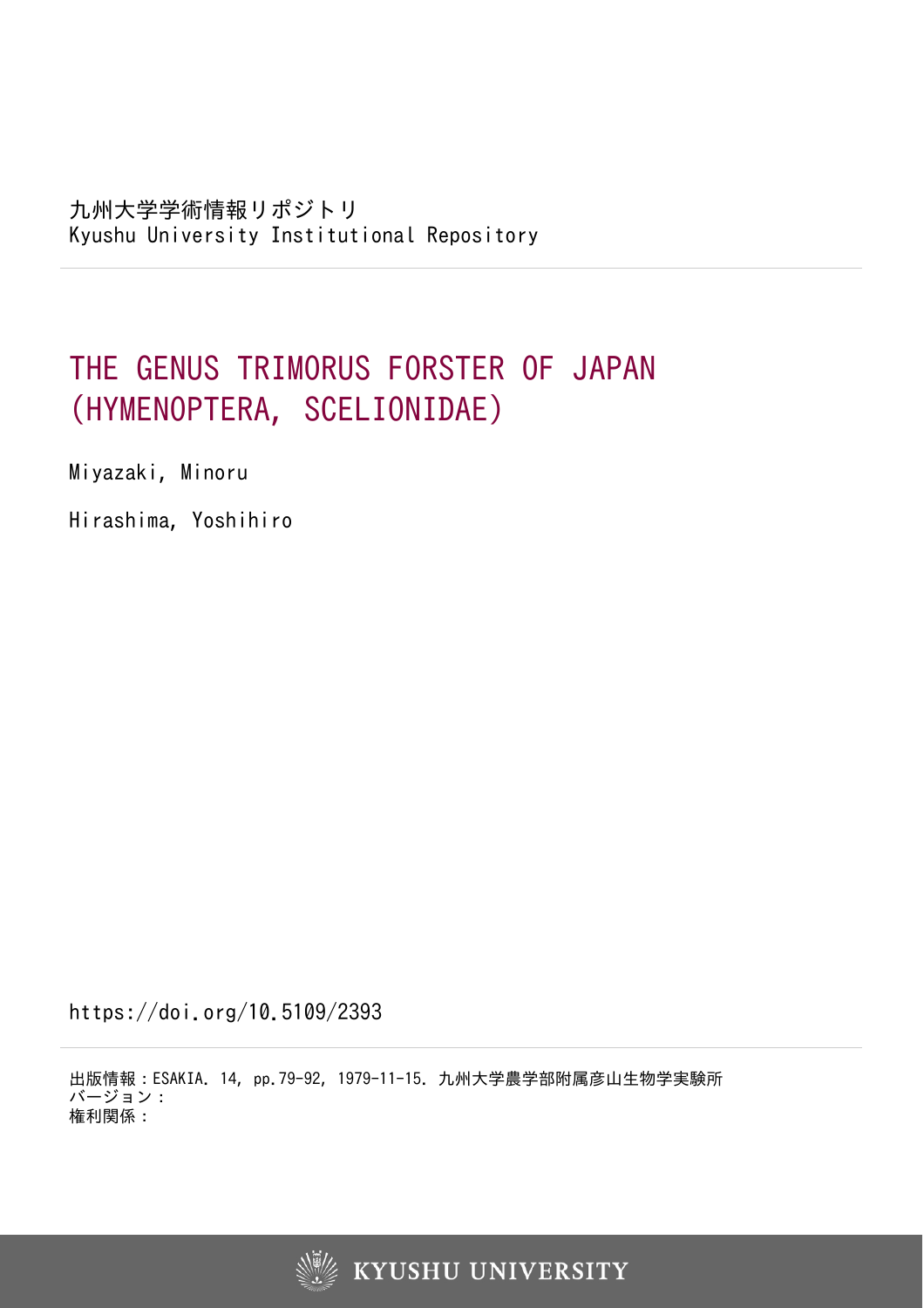# THE GENUS TRIMORUS FORSTER OF JAPAN (HYMENOPTERA, SCELIONIDAE)<sup>1)</sup>

MINORU MIYAZAKI<sup>2)</sup> and Y OSHIHIRO HIRASHIMA

Entomological Laboratory, Faculty of Agriculture Kyushu University, Fukuoka 812, Japan

#### Abstract

The genus Trimorus Förster is recorded from Japan for the first time. Five new species, T. *calvus* Miyazaki, T. nigrigaster Miyazaki, T. *laticlypeatus* Miyazaki, *T. striatissimus* Miyazaki and *T. fulviclavatus* Miyazaki are described.

The genus *Trimorus* Förster is apparently the largest genus in the subfamily Teleasinae of the family Scelionidae, containing no less than 300 recorded species in the world. In the course of his study on the Japanese Scelionidae, which was made for the degree of Master of Agriculture at Kyushu University from 1969 to 1971, Miyazaki was able to find out more than 10 species of *Trimoms* from Japan (Hokkaido, Honshu, Shikoku and Kyushu). In this paper five of them are described as new species.

Very recently Masner (1976) published a fine monographic study of the world Scelionidae at the generic level, and provided a key to the genera of the subfamily Teleasinae, to which the present genus is belonged as mentioned above. Thanks to Masner, we can approach more easily to the Scelionidae, which are one of the least known families of the Japanese Hymenoptera. The main body of the present work, however, was done prior to him.

In regard to the terminology for the head, thorax and abdomen we referred to Richards (1956), and for the wing venation to Kieffer (1926).

We are grateful to Dr. K. Yasumatsu, Emeritus Professor, Kyushu University for his kind guidance, especially to Miyazaki in the course of his study on the Scelionidae at Kyushu University. Miyazaki is also grateful to the following entomologists for their useful advice and the gift of valuable specimens: Prof. K. Yano (Yamaguti University), Prof. S. Kimoto and Mr. K. Kanmiya

<sup>1)</sup> Contribution from the Entomological Laboratory, Faculty of Agriculture, Kyushu University, Fukuoka (Ser. 3, No. 65).

<sup>2)</sup> Present address: Hamada Branch, Shimane Agricultural Experiment Station, Hamada 697, Japan.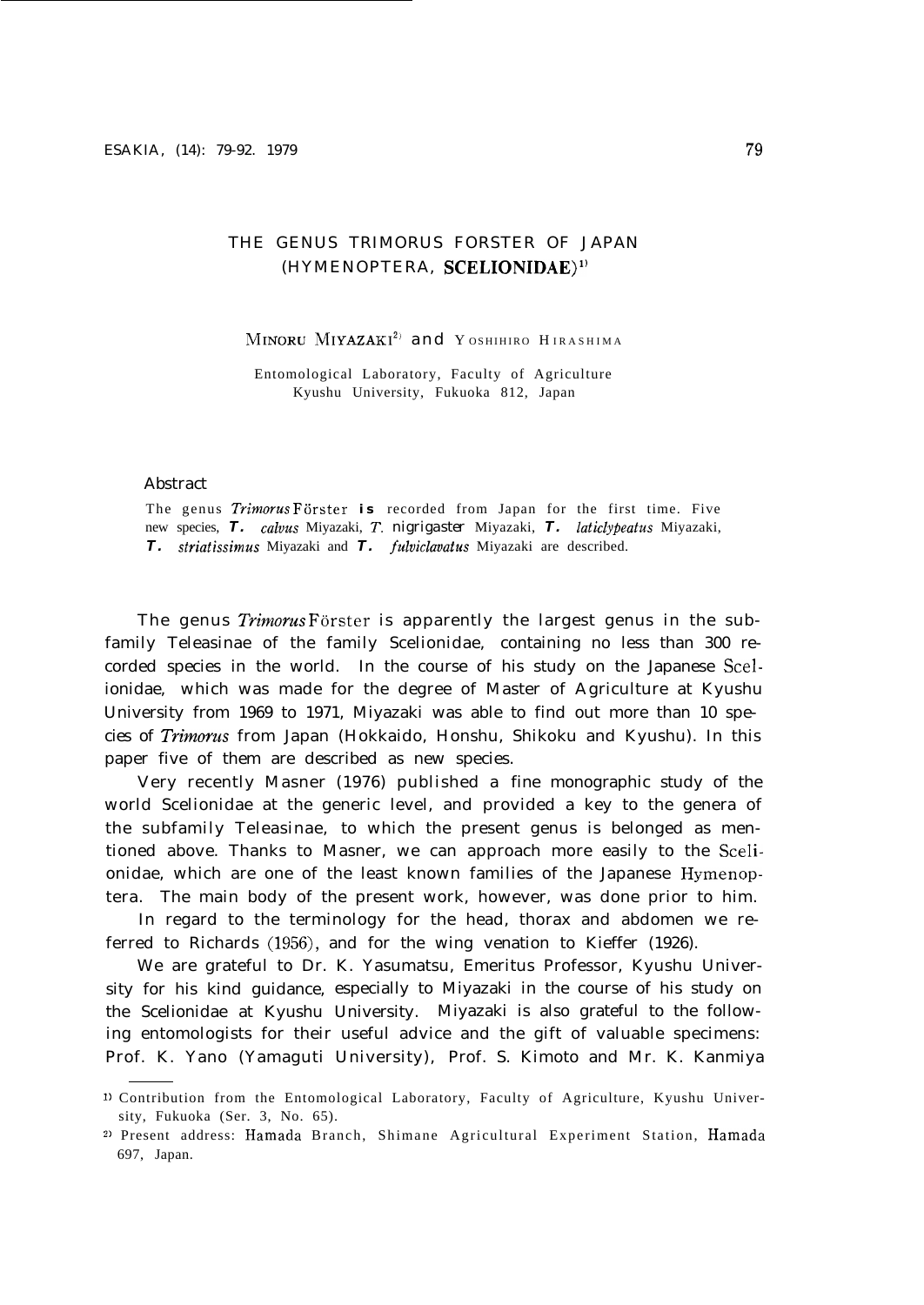(Kurume University), Dr. K. Kusigemati (Kagoshima University), Mr. A. Taketani (Kyushu Branch, Government Forest Experiment Station), Assoc. Prof. M. T. Chûjô and Mr. K. Takeno (Kyushu University, Hikosan), Prof. T. Saigusa, Assoc. Prof. A. Nakanishi, Mr. H. Shima and Mr. 0. Yata (Kyushu University, Ropponmatsu), and Mrs. M. Yafuso (formerly Miss M. Honda) (Ryukyu University).

#### Subfamily TELEASINAE

Masner (1976) states that the genus *Trimorus* is a very large genus with rather vague limits, and is nearly world-wide in distribution, flourishing mainly in temperate zones. At the same time, he recorded the genera *Trisacantha* Ashmead and *Xenomerus* Walker from Japan for the first time. So far as we know, his record of the two genera is the first contribution to the Japanese Teleasinae.

The family Scelionidae are composed of three subfamilies, Scelioninae, Teleasinae and Telenominae. The subfamily Teleasinae are unique in having the antennae 12-segmented in both sexes. The subfamily is further easily separable from the two other subfamilies by the postmarginalis of the fore wings absent, the stigmalis very short and the marginalis greatly elongated. The abdomen is also characteristic to the subfamily; it is usually rather short, more or less distinctly petiolate, the sides distinctly carinate and the third tergum by far the largest of all terga.

For the key to the genera, see Masner (1976, pp. 69-70).

#### Genus Trimorus Förster

Type-species: *Gryon nanno* Walker, 1836. Designation by Ashmead, 1893.

Trimorus Förster, 1856, Hymenopterologische Studien, 2: 101, 104.

*Trichasius* Provancher, 1887, Additions et corrections au volume II de la faune entomologique du Canada ......Hymenopteres, 1887 *: 209.* 

*Hoplogryon* Ashmead, 1893, U. S. Nat. Mus. BulI., 45: 181, 200.

Paragryon Kieffer, 1908, Ann. Soc. Sci. Bruxelles, 32: 189, 199.

*AIlogyyon* Kieffer, in Wytsman, 1910, Genera Insectorum, 80 B: *95.*

**Hemimorus** Cameron, 1912, Soc. Ent., 27: 17, 77.

Pachyscelio Risbec, 1954, Bull. Inst. Franc. Afr. N., 16: 552.

A brief discussion of the genus was given by Masner (1976). Some common characters of *Trimorus* are as follows:

Head transverse. Lateral ocelli close to median ocellus in most species. Six apical segments of female antennae forming a club. Male flagellum filiform. Thorax stout. Pronotum almost invisible from above. Parapsidal furrows on mesonotum absent, or complete, or partly complete. Scutellum semicircular, unarmed with spines, smooth or partly so. Metanotum with a very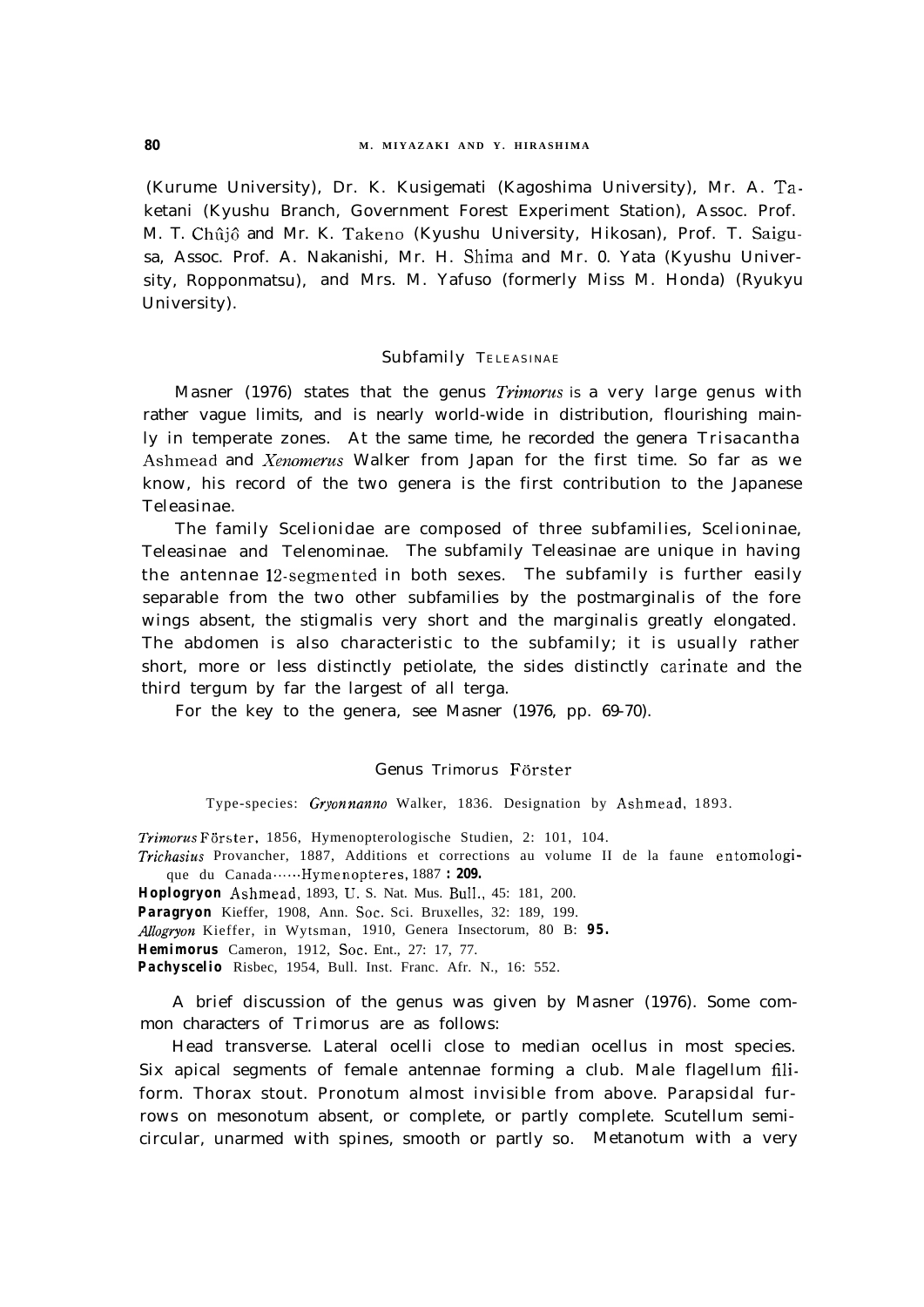short, rather stout spine. Propodeum short, frequently armed with a small horn at postero-lateral angles. Wing venation : subcostalis, marginalis and stigmalis present, postmarginalis absent ; marginalis very long, much longer than stigmalis. Legs slender. Abdomen constricted basally. First tergum subpetiolate. Third tergum the largest of all terga.

The genus is distinguished from other genera by the combination of the following characters :

Metanotum with one tooth or spine; parapsidal furrow, when present, not deep; legs slender; femora not thickened; and body usually well sculptured.

Trimorus is easily separable from *Trisacantha,* which is the nearest to the former in Japan, by the unidentate metanotum (tridentate in *Trisacantha)* and the normal first abdominal tergum (a distinct horn present in females of  $Tri$ sacantha) .

#### **K EY TO THE SPECIES DESCRIBED IN THIS PAPER**

1. **Abdomen broadly oval;** very small species, body less than 1.5 mm in length ........... 2

- \_ Abdomen elongate oval; larger, body more than 1. 5 mm in length . . . . . . ..t.................. 3 2. Parapsidal furrows complete and distinct; third tergum with longitudinal striae
- on its basal fourth; abdomen pale brown; scutellum brown, smooth . . . . . . . . . . . . . . . . . calvus - Parapsidal furrows abbreviately present on posterior half; third tergum without
- striae *; abdomen black ; scutellum black, smooth . . . . . . . . . . . . . . . . . . . . . . . . . . . . . . . . . . . . . . . . . . . . . nigrigaster* 3. Third tergum with more or less long, shallow striae; fourth and fifth terga faintly granulate on their basal halves; clypeus short . . . . . . . . . . . . . . . . . . . . . . . . . . . . ..\*.............. 4
- \_ Third tergum without any striae and punctures; fourth and fifth terga without granulae ; clypeus very wide (transverse) with a few transverse distinct striae; terminal spine on metanotum triangular, surface of which is sculptured with distinct, rather deep reticulate rugae ; parapsidal furrows absent ...................laticlypeatus
- 4. Eyes bare; antennae black; mesonotum with parapsidal furrows; sixth abdominal tergum with faint granulae on its basal half . . . . , . . . . . . . . . . . . . . . . . . . . . . . . . sty&issimus
- Eyes pubescent; antennae brownish yellow except the club which is brown ; mesonotum with short, rather deep parapsidal furrows posteriorly; sixth abdominal *tergum not granulate . . . . . . . . . . . . . . . . . . . . . . . . . . . . . . . . . . . . . . . . . . . . . . . . . . . . . . . . . . . . . . . . . . . . . f&i&v&us*

## *Trimorus calvus* Miyazaki, **new species**

## (Fig. 1)

This species is described based on 23 female specimens taken from 5 Iocalities in Shikoku and Kyushu.

**Female.** Head as wide as thorax, pale brown, 1.5 times as high as long, about 1.9 times as wide as high. Frons with upper part smooth, faintly striated on lower fourth; several striae on lower third of frons along eye margins; lower part of paraocular areas granulate. Clypeus slightly prominent, with several distinct transverse striae. Malar space densely striate. Vertex, temples and genae smooth, not striate, clothed with short subdecumbent to decumbent golden hairs. Compound eyes small, pubescent, 3.5 to 3.8 times as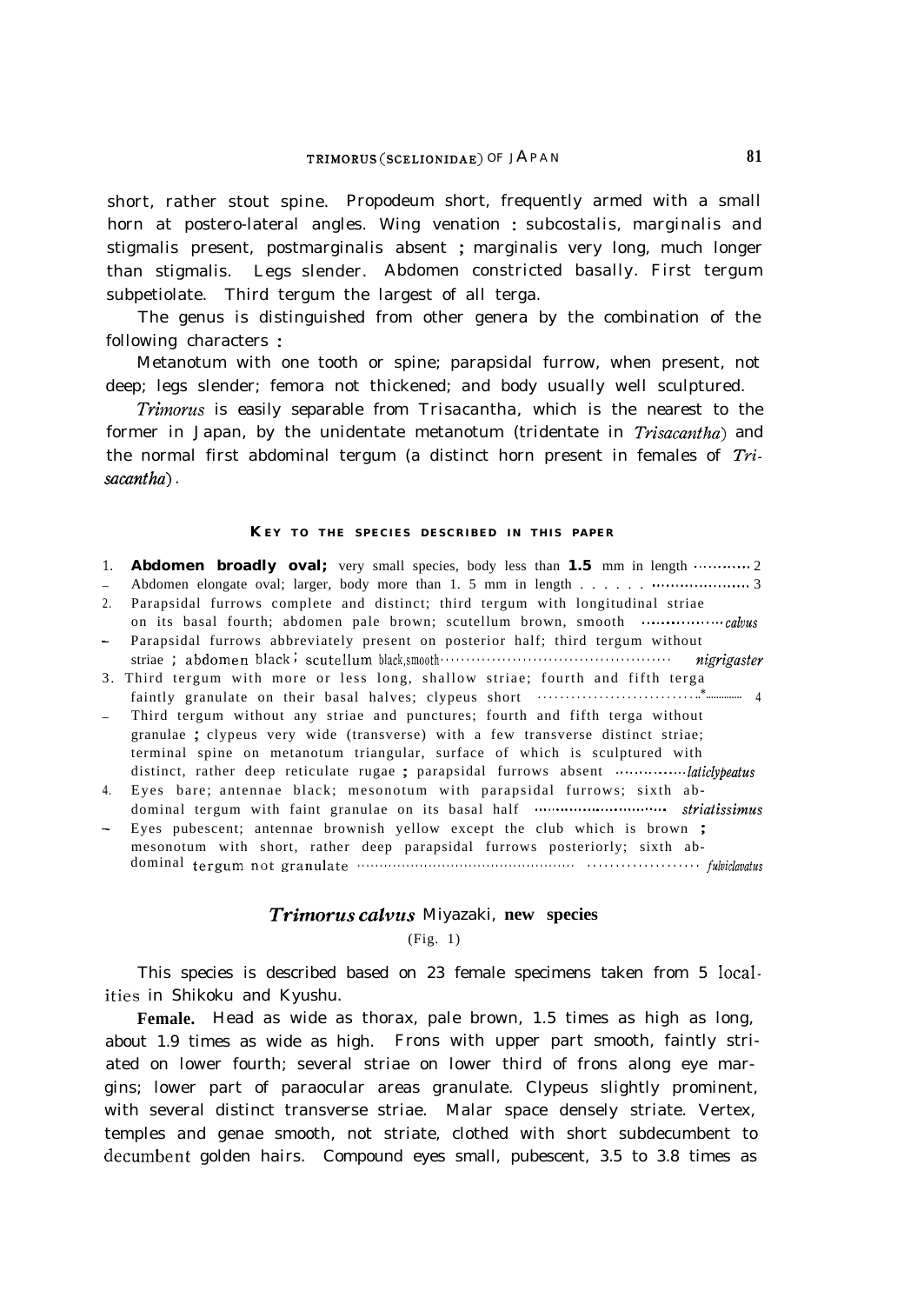## 82 **MI. MIYAZAKI AND Y. HIRASHIMA**

long as malar space and 2.5 to 2.7 times as wide as genae. Lateral ocelli closely arranged, distance between lateral and median ocelli shorter than ocellocular distance (2 : 3. 5). Mandibles deep reddish brown, clothed with erect to suberect golden hairs. Antennae pale reddish brown except for pedice1 and base of scape with some yellowish tinge. Scape 0.6 to 0.7 times as long as pedicel and flagellum together. Pedicel rather short, 1.3 times as long as wide. Flagellum 1.3 to 1.4 times as long as scape ; funicule 0.6 to 0.7 times as long as club, relative lengths of funicular segments as  $2:2:1:1;$ first funicular segment 1.6 to 1.7 times as long as wide, second funicular segment similar to first: relative lengths of club segments as  $1.5 \div 2 \div 1.5 \div 1.5 \div 1$  $1.5:2.$ 



**Fig. 1.** Trimorus *caluus* Miyazaki, new species. A and B: Frontal and lateral view of head. C and D: Dorsal and lateral view of thorax. E: Dorsal view of abdomen.

Thorax pale brown, densely covered with subdecumbent to decumbent short golden hairs except for scutellum which is smooth. Propleuron brownish yellow, polished, without hairs. Pronotum weakly coriaceous on dorsal region. Mesonotum strongly convex, about 1.5 times as wide as long  $(13:9)$ , with weak reticulate rugae except for posterior fifth which is smooth. Parapsidal furrows complete. Scutellum semicircular and slightly convex, polished. Mesopleuron with rows of shallow hollows along anterior and posterior margins, with a very weak median vertical carina accompanied with rows of deli-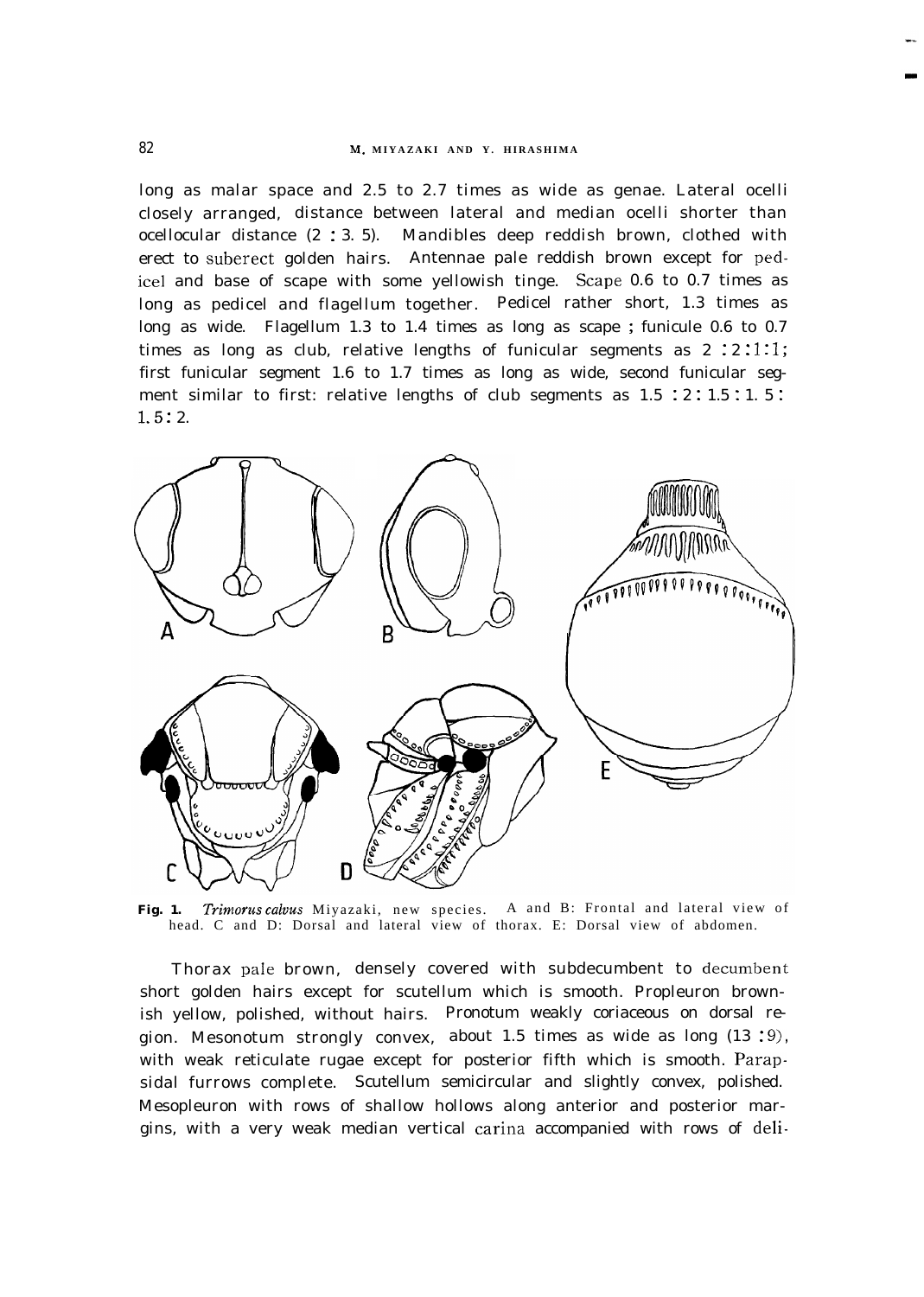cate hollows behind. Metanotum with a short triangular spine. Metapleuron smooth on lower half; upper half sculptured as in mesopleuron. Propodeum with very sparse erect golden hairs. Forewings well developed, hyaline. Subcostalis 1.4 to 1. 5 times as long as marginalis. Stigmalis very short. Legs yellowish to reddish brown.

Abdomen oval, about 1.2 to 1.3 times as long as wide. First tergum transversely trapezoidal (minimum width: maximum length as 5 :3), with distinct longitudinal striae. Second tergum 1.8 to 2.0 times as long as first, with rather deep striae on its basal three-fifths. Third tergum brown, much larger than other abdominal terga, with weak longitudinal striae on its basal fourth.

Length : 0.93 mm.

T YPE MATERIAL: Holotype female (Type No, 2156, Kyushu Univ.) and 10 paratopotype females, Chojabaru, Mt. Kuju, Oita Pref., Kyushu, 1. VII. 1970 (M. Miyazaki) ; <sup>1</sup> paratype female, Kajigamori, Kochi Pref., Shikoku, 25. V-1967 (M. Honda) ; 8 paratype females, Mt. Kuro, Kochi Pref., Shikoku, 28. V.1967 (M. Honda) ; 1 paratype female, Mt. Hikosan, Fukuoka Pref., Kyushu, 1. VIII. 1968 (K. Kanmiya) ; <sup>1</sup> paratype female, same locality as above, 8. IX.1968 (K. Kanmiya) ; 1 paratopotype female, Senomoto, Kumamoto Pref., Kyushu, 2. VII. 1970.

DISTRIBUTION : Japan (Shikoku and Kyushu).

REMARKS: This small species is characteristic in having the scutellum impunctate and free of hairs, the clypeus prominent, the parapsidal furrows distinct, the third tergum weakly longitudinally striate and the abdomen rather hyaline. This species is separable from *Trimorus punctifrons* Kieffer, to which *calvus* is closely related, by the upper part of the frons smooth and impunctate.

## *Trimorus nigrigaster* Miyazaki, **new species** (Fig. 2)

This species is described based on 28 male specimens taken from 3 localities in Honshu.

**Male.** Head' about as wide as thorax, 1.4 to 1.5 times as high as long, approximately as wide as high, black. Frons smooth on upper half, densely striated on lower half; many striae extending upward to the middle frons along eye margins and frontal carina; frontal carina distinct. Clypeus slightly prominent, distinctly marked with a few transverse striae. Malar space not striated, smooth. Vertex with appressed hairs. Ocellar region punctate with subdecumbent hairs. Genae weakly striated and very sparsely clothed with subdecumbent to decumbent silvery hairs. Compound eyes rather small, pubescent, 3.1 to 3.2 times as long as malar space and 1.8 to 1.9 times as wide as genae. Lateral ocelli very close to median ocellus, distance between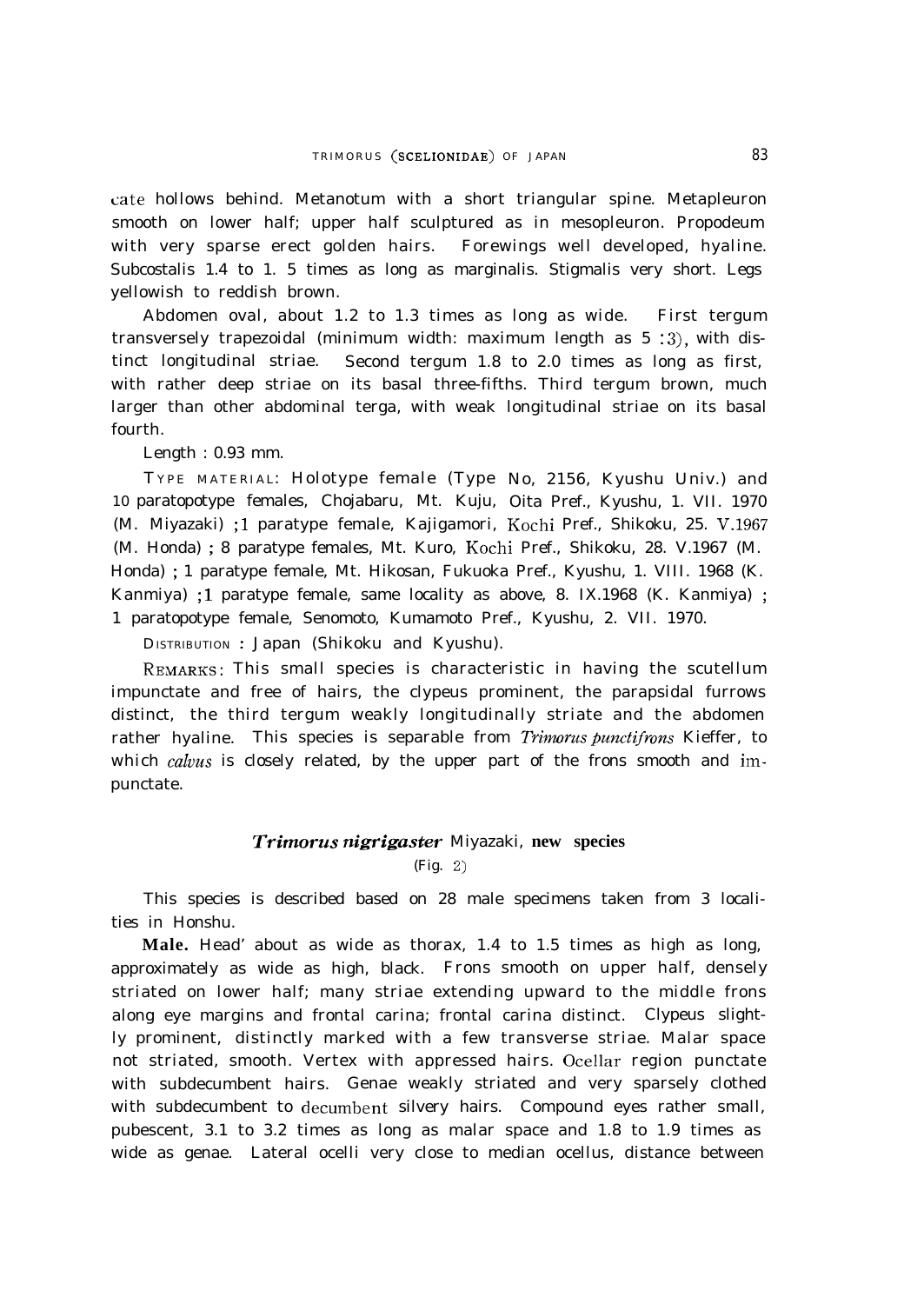lateral and median ocelli much shorter than ocellocular distance  $(2: 4)$ . Mandibles brownish yellow, sparsely clothed with rather long erect to suberect golden hairs. Antennae dark brown, pubescent. Scape long, about 3 times as long as wide. Pedicel very short, about as wide as long. Flagellum cylindrical, relative lengths of flagellar segments as  $4.5:4.5:4.5:4.5:4.5:5:5.5$ : 5. 5 : 5 : 6. 5.

Thorax black, densely clothed with decumbent to appressed silvery hairs. Propleuron smooth, without sculptures. Pronotum faintly concave, smooth. Mesonotum finely rugoso-punctate for most part and with shallow longitudinal striae on posterior fifth between parapsidal furrows. Parapsidal furrows on posterior half of mesonotum deep. Scutellum smooth, shining, with very sparse hairs. Mesopleuron with anterior or posterior margins rather broadly reticulate rugose ; lower part of mesopleuron crenulate in front of median vertical carina. Metanotum with a very short obtuse spine. Metapleuron with several strong transverse excavations on lower half. Propodeum heavily clothed with short erect to suberect silvery hairs. Fore wings well developed, about 2 times as long as abdomen. Subcostalis 1.2 to 1.3 times as long as marginalis. Legs pale to dark brown.

Abdomen black, oval, 1.3 to 1.4 times as long as wide. First tergum



*Fig. 2. Trimorus nigrigaster* Miyazaki, new species. A and B: Frontal and lateral view of head. C and D: Dorsal and lateral view of thorax. E: Dorsal view of abdomen. F. Male antenna.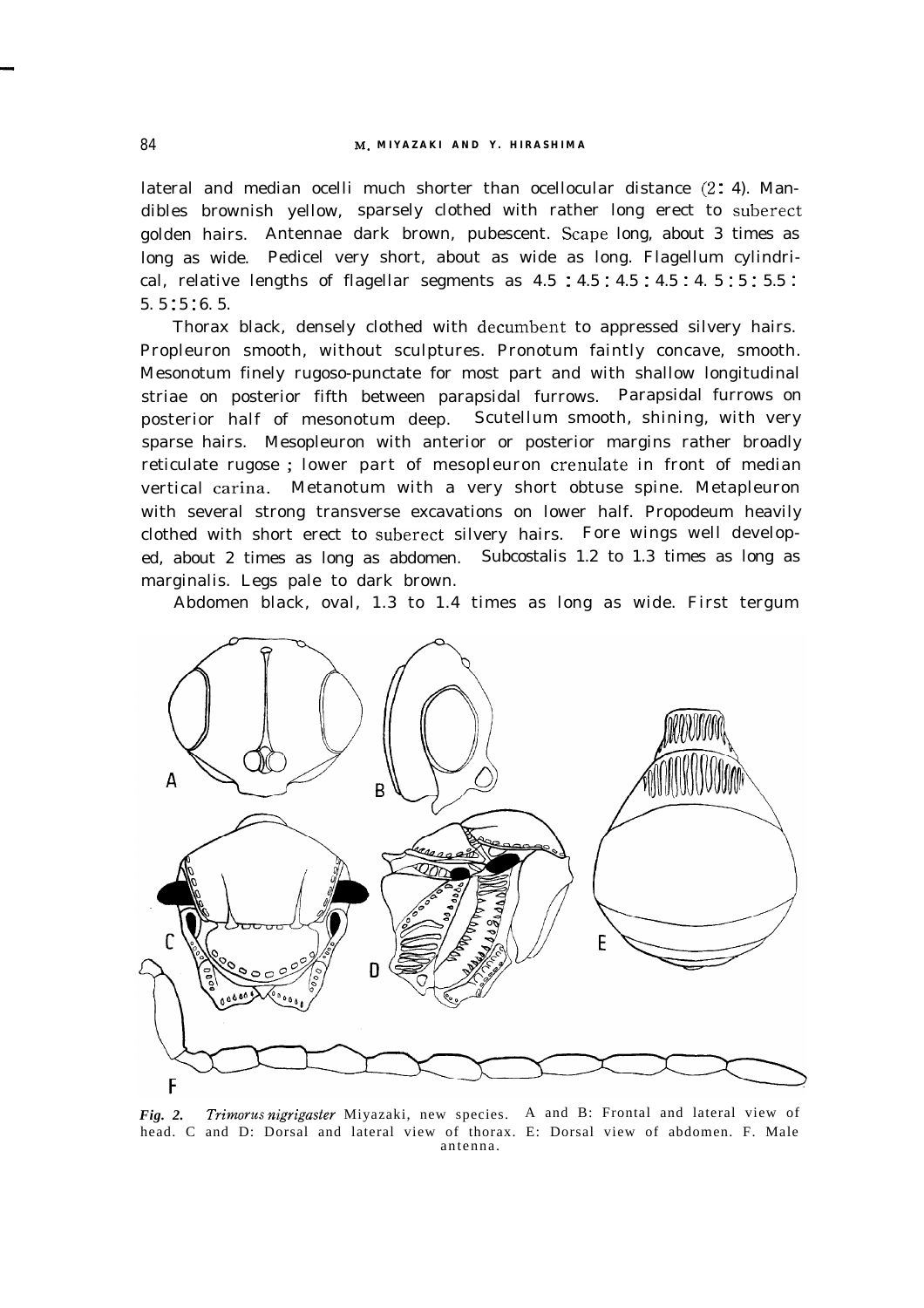transversely trapezoidal (minimum width : maximum length as  $6:4.2$ ), with strong longitudinal striae on nearly entire surface. Second tergum more or less longer than first, with deep longitudinal striae on central portion. Third tergum very large, occupying almost a half of abdomen, smooth, rather densely covered with decumbent to appressed silvery hairs on lateral sides. Following four terga also smooth with sparse decumbent to appressed silvery hairs.

Length : 1.23 mm.

T YPE MATERIAL: Holotype male (Type No. 2157, Kyushu Univ.) and 16 paratopotype males, Togakushi, Nagano Pref., Honshu, 8. VIII. 1969 (M. Miyazaki) ; 8 paratopotype males, 8. VIII. 1969 (0. Yata) ; <sup>1</sup> paratype male, Kaidamura, Nagano Pref., Honshu, 22. VII. 1970 (K. Kanmiya) ; 2 paratype males, Mt. Katsuragi, Nara Pref., Honshu, 25. VIII. 1969 (0. Yata).

DISTRIBUTION : Japan (Honshu).

REMARKS : This small species is characteristic in the black body, the smooth malar space, the abbreviated parapsidal furrows on the mesonotum and the not striate third abdominal tergum. This species is easily differentiated from the former species *Trimorus calvus* Miyazaki, new species, by the combination of the black body, the incomplete parapsidal furrows on the mesonotum, the smooth third tergum and the brownish legs.

#### *Trimorus laticlypeatus* Miyazaki, **new species**

(Fig. 3)

This species is described based on 15 male specimens taken from 6 localities in Honshu and Kyushu.

**Male.** Head a little wider than thorax, 1. 2 to 1. 3 times as high as long, 1.2 to 1.3 times as wide as high, black. Frons transverse, strongly striate, with the frontal carina distinct and complete. Clypeus very transverse, with a few transverse strong stirae. Malar space deeply and densely striated, Vertex longitudinally striated, the striae extending to temples. Ocellar region smooth, without hairs. Genae strongly striated, with the striae extending upward, clothed with rather long subdecumbent to "decumbent silvery hairs. Compound eyes rather small, bare, slightly prominent, 1.4 to 1.5 times as long as malar space, 1.3 to 1.4 times as wide as genae. Lateral ocelli slightly separated from eye margins, distance between lateral and median ocelli shorter than ocellocular distance  $(3 : 6)$ . Mandibles reddish brown, very sparsely clothed with long erect to suberect silvery hairs. Antennae black. Scape about 5.3 times as long as wide. Pedicel the shortest of all the antennal segments, a little longer than wide (3 : 2). Flagellum slender, cylindrical, relative length of flagellar segments as 10 : 10 **1 9 :** 10 : 10 : 11 : 11 : **11 : 9 :** 10.

Thorax black, densely clothed with short decumbent to appressed silvery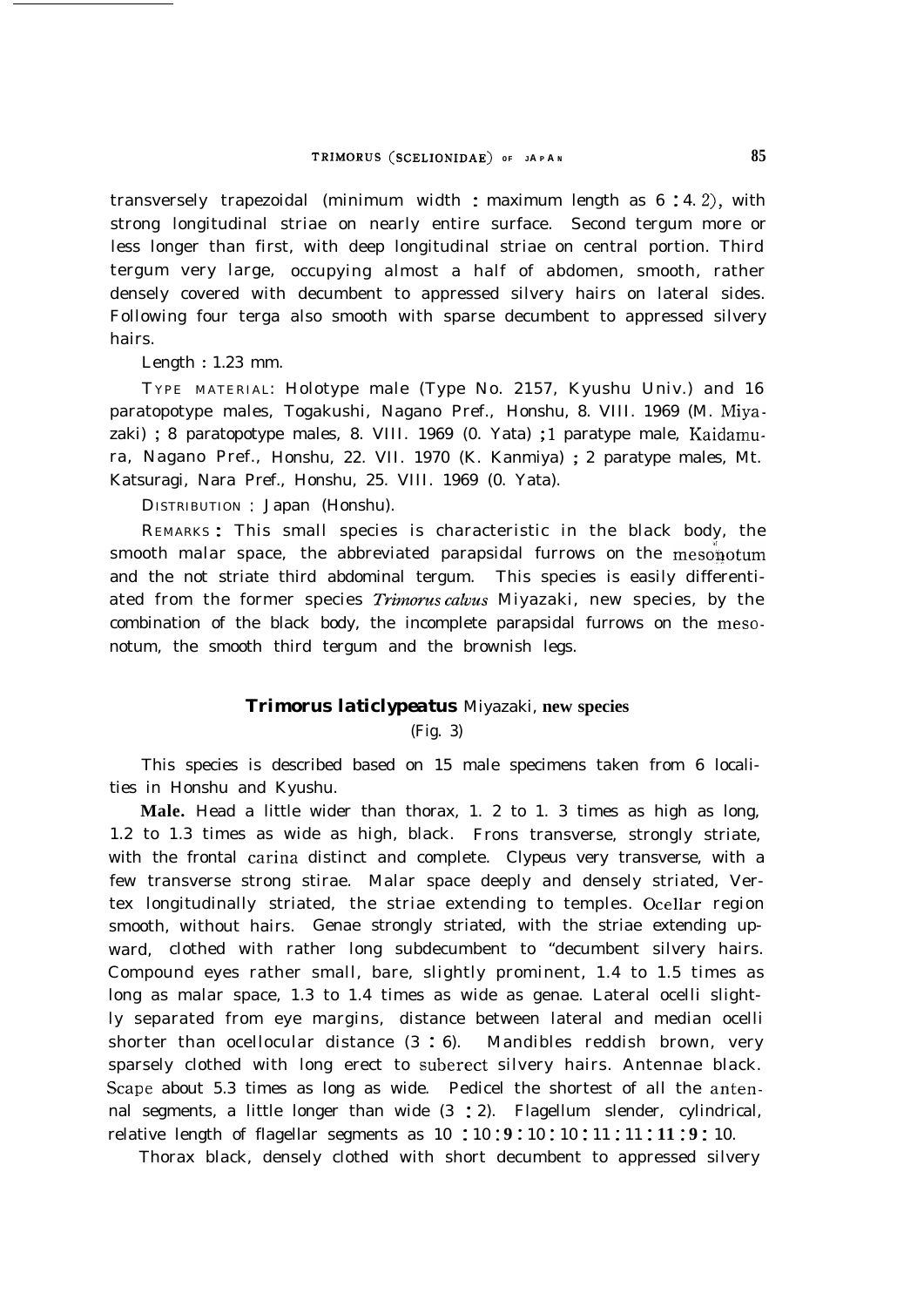

Fig. 3. *Trimorus laticlypeatus* Miyazaki, new species. A and B: Frontal and lateral view of head. C and D: Dorsal and lateral view of thorax. E: Dorsal view of abdomen. F. Male antenna.

hairs. Propleuron smooth, without hairs. Pronotum weakly concave, with lower half weakly striated, upper half smooth. Mesonotum 1.6 to 1.7 times as wide as long, with distinct rather deep reticulate rugae. Parapsidal furrows absent. Scutellum broad, flat, sculptured as in mesonotum except for its postero-median region which is smooth. Mesopleuron more or less sparsely foveolate-punctate. Metanotum with a triangular spine, surface of which is sculptured as in mesonotum and scutellum. Metapleuron smooth on upper half and weakly foveolate on lower half. Propodeum densely covered with erect to suberect silvery hairs. Fore wings well developed, 1.3 to 1.4 times as long as abdomen. Subcostalis about 2 times as long as marginalis. Legs reddish to dark brown.

Abdomen black, elongate oval, 1. 7 to 1.9 times as long as wide. First tergum elongate (minimum width : maximum length as  $6:8.5$ ), entirely with strong longitudinal striae. Second tergum more or less longer than first (11: 8.5), striated as in first. Third tergum much larger than all other abdominal terga, without striae, sparsely clothed with decumbent to appressed silvery hairs on lateral sides. Following terga smooth, shining, sparsely cIothed with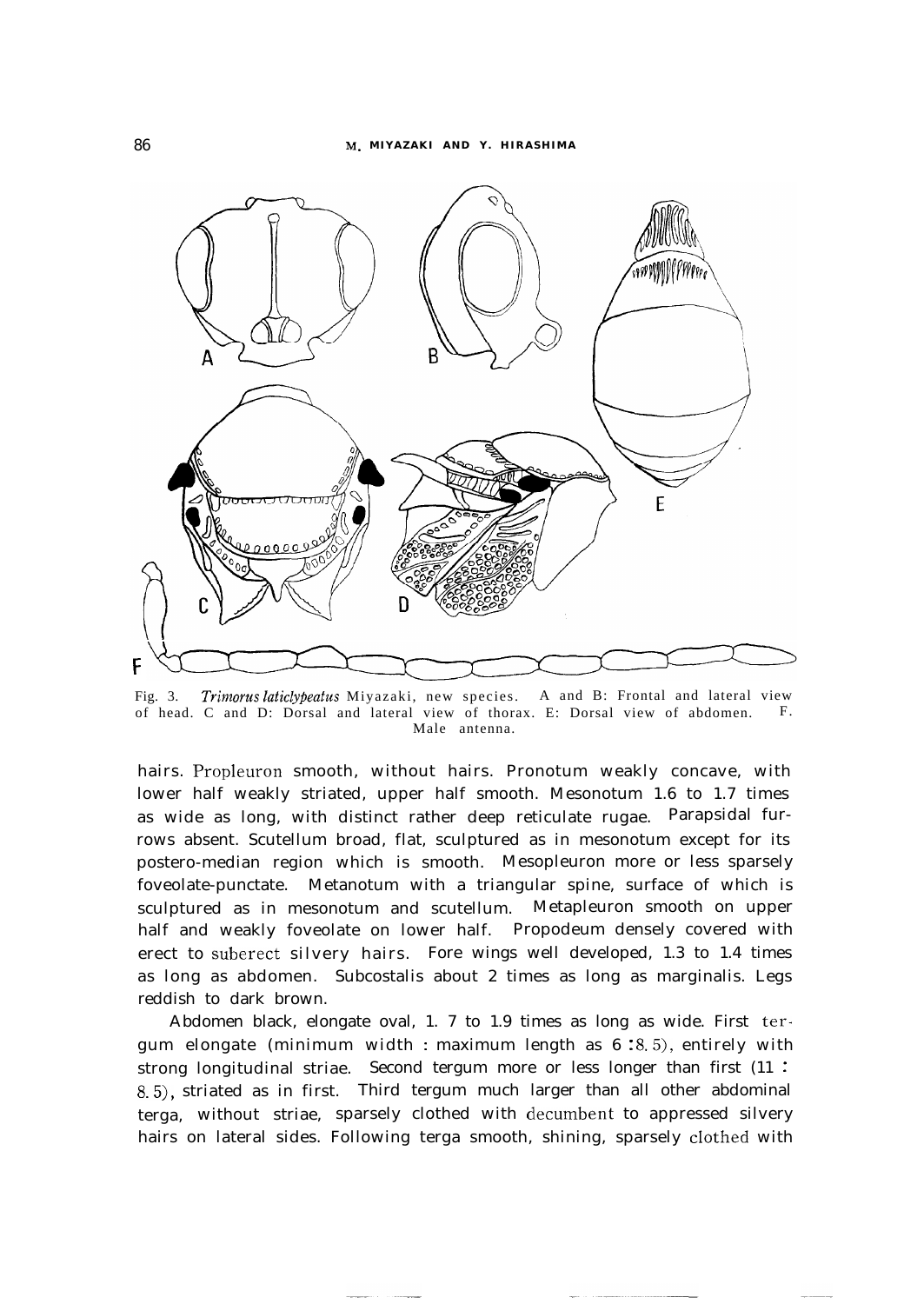decumbent to appressed silvery hairs.

Length : 2.00 mm.

T YPE MATERIAL: Holotype male (Type No. 2158, Kyushu Univ.) and 1 paratopotype male, Mt. Iide, Yamagata Pref., Honshu, 9. VIII. 1970 (M. Miyazaki) ; 1 paratype male, Mt. Katsuragi, Nara Pref., Honshu, 25. VIII. 1969 (0. Yata) ; 2 paratype males, Gokokujinja, Fukuoka City, Kyushu, 18. VI. 1969 (0. Yata) ; <sup>1</sup> paratype male, Mt. Wakasugi, Fukuoka Pref., Kyushu, 12. V. 1969 (0. Yata) ; 2 paratype males, same locality as above, 16. VI. 1970 (M. Miyazaki) ; <sup>1</sup> paratype male, Mt. Hikosan, Fukuoka Pref., Kyushu, 25. VII. 1966 (A. Taketani); 1 paratype male, same locality as above, 1. VI. 1967 (S. Kimoto) ; 3 paratype males, same locality as above, 20. IV. 1969 (K. Kanmiya) ; 1 paratype male, same locality, 5. VI. 1970 (K. Kanmiya) ; 1 paratype male, Ebino-Kogen, Miyazaki Pref., Kyushu, 15. VII. 1969 (M. Miyazaki).

DISTRIBUTION: Japan (Honshu and Kyushu).

REMARKS: This rather large species is very characteristic in having the clypeus very transverse, the compound eyes bare, rather small and slightly prominent, the mesonotum sparsely and strongly reticulate-rugose and the third abdominal tergum smooth. This species is easily differentiated from the related species by the metanotal spine whose surface is sculptured as in the mesonotum and the scutellum.

## *Trimorus striatissimus* Miyazaki, new **species** (Fig. 4)

This species is described based on 17 female specimens taken from 3 localities in Shikoku and Kyushu.

**Female.** Head as wide as thorax, 1.4 to 1.5 times as wide as long, 1.1 to 1.2 times as wide as high, black. Frons smooth on upper part, densely striated on lower third; a few striae on frons along eye margins and frontal carina strong. Clypeus rather long, distinctly marked with many transverse striae. Malar space deeply and densely striated. Vertex roughly and longitudinally striated, the striae extending toward temples. Ocellar region smooth, without hairs. Genae strongly striated and clothed with short, erect to suberect silvery hairs. Vertex, temples, genae and lower part of frons sparsely clothed with erect to suberect silvery hairs. Compound eyes large, bare, 4 to 5 times as long as malar space and 5 to 6 times as wide as genae. Lateral ocelli somewhat close to eyes, distance between lateral and median ocelli longer than ocellocular distance (3 : 2). Mandibles reddish brown, clothed with rather long erect to suberect golden hairs. Antennae black. Scape 0.3 to 0. 5 times as long as pedicel and flagellum together. Pedicel rather long, about 2 times as long as wide. Flagellum more than 2 times as long as scape ; funicle 1. 2 to 1.3 times as long as club, relative lengths of funicular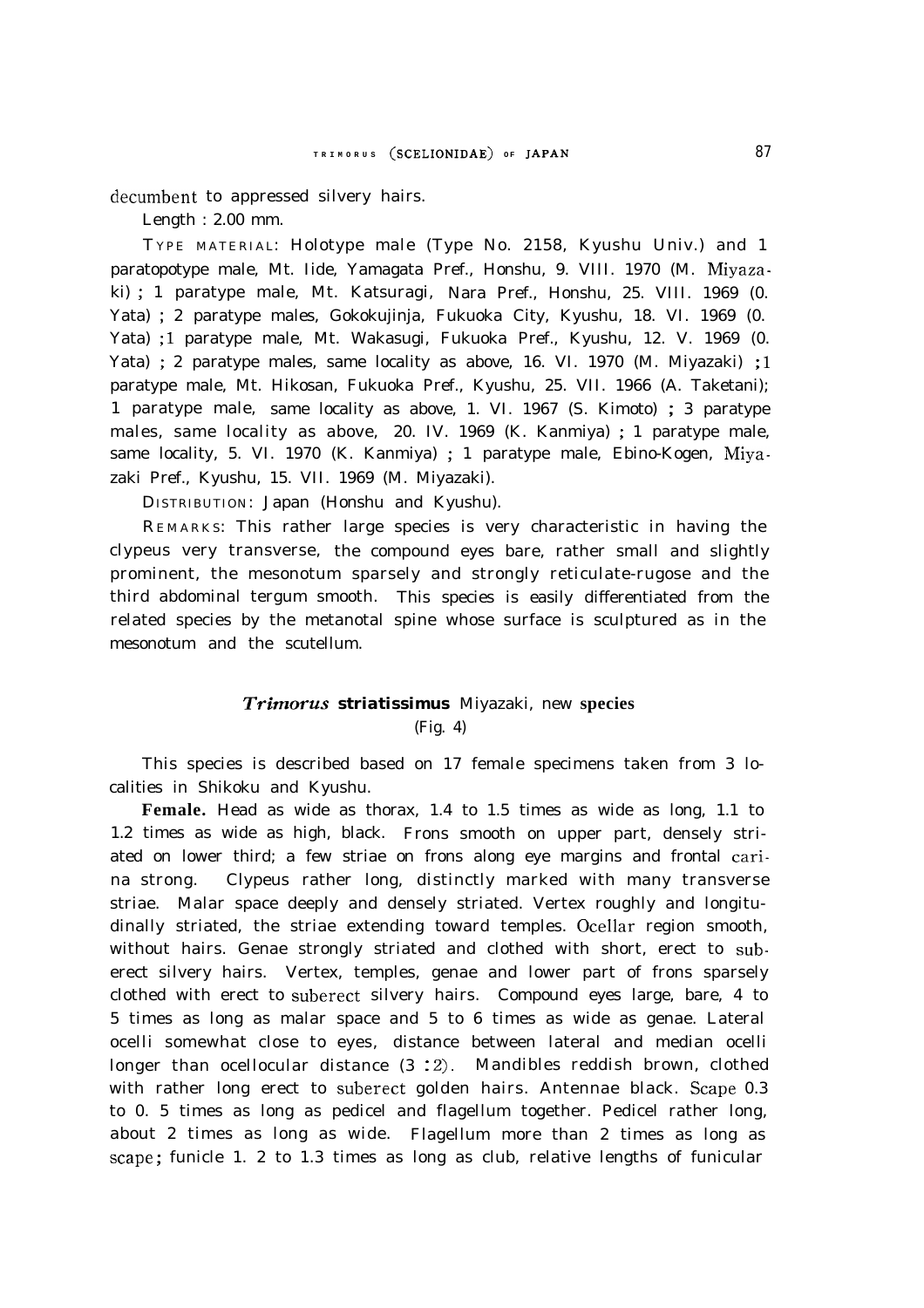

**Fig. 4.** *Trimorus striatissimus* Miyazaki, new species. A and B: Frontal and lateral view of head. C and D: Dorsal and lateral view of thorax. E: Dorsal view of abdomen. F: Male antenna.

segments as  $6:7:5:4$ ; relative length of club segments as  $2:3:3:3:3:4$ .

Thorax black, rather densely covered with decumbent to subdecumbent rat'ner long silvery hairs. Propleuron coriaceous, hairy. Pronotum weakly concave at central region which is rather smooth with several vertical rugae, upper part and antero-ventral region somewhat granulate. Mesonotum a little<br>wider than long, finely and shallowly reticulate-rugose. Parapsidal furrows wider than long, finely and shallowly reticulate-rugose. absent. Scutellum semicircular and convex, reticulate nearly as in mesonotum. Mesopleuron with about 11 strong puncture-like excavations along posterior margin ; median vertical carina on mesopleuron strong. Metanotum with a very long and sharp spine. Metapleuron sculptured nearly as in mesopleuron. Propodeum densely clothed with erect to suberect short silvery hairs. Fore wings well developed, about as long as body. Subcostalis 1.1 to 1.2 times as long as marginalis. Stigmalis oblique and very short. Legs yellow with some brownish tinge.

Abdomen black, elongate oval, about 2 times as long as wide. First ter-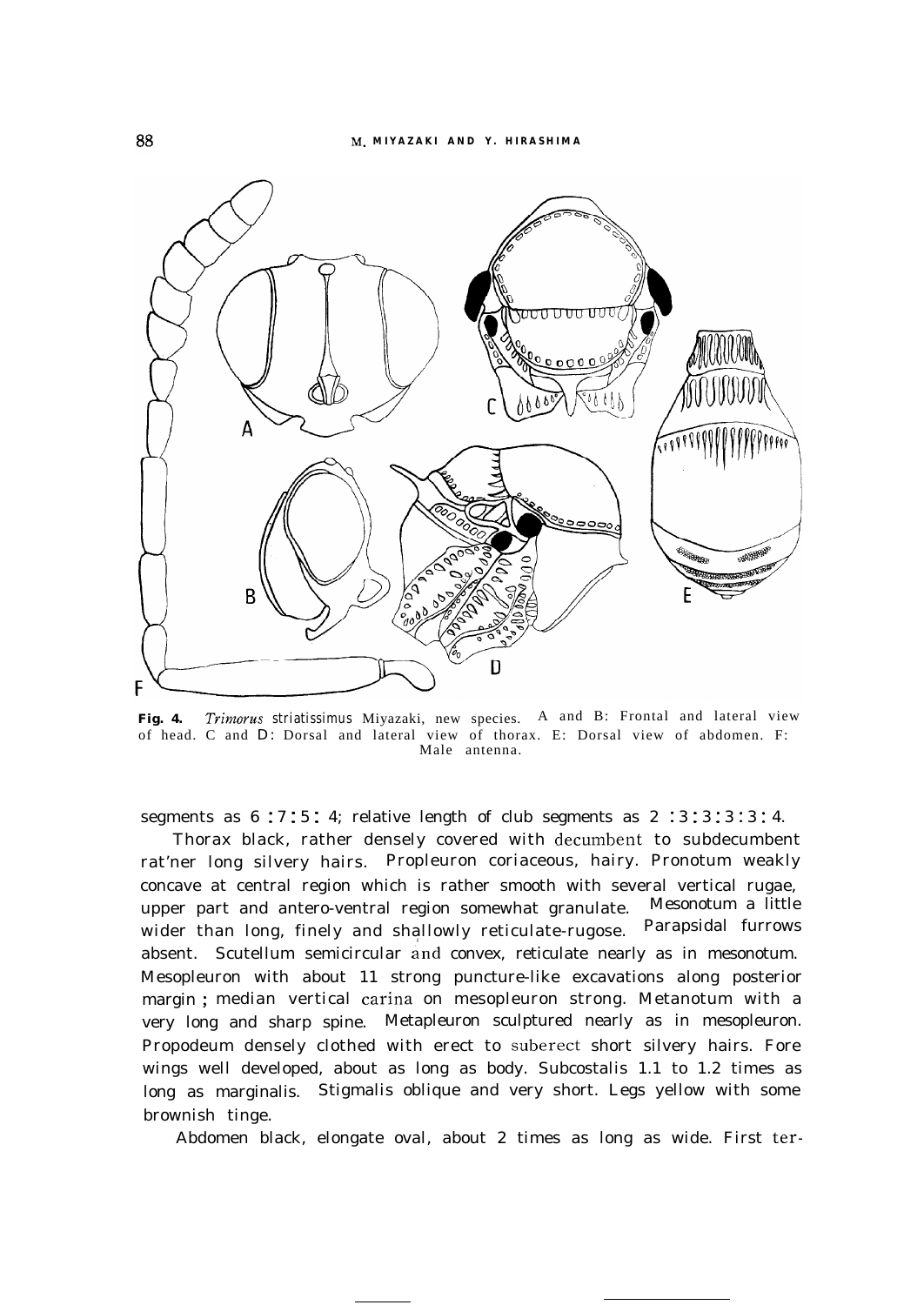gum rather long trapezoidal (minimum width : maximum length as 5: 7.5), entirely with strong longitudinal striae. Second tergum more or less larger than first, with deep striae on its central portion. Third tergum larger than all other abdominal terga, occupying almost a half of abdomen, with weak striae on its central portion of basal two-thirds, decumbent to appressed long dense silvery hairs present on its lateral and latero-apical regions. Fourth to sixth terga faintly granulate.

Length : 2.06 mm.

T YPE MATERIAL: Holotype female (Type No. 2159, Kyushu Univ.), Mt. Inunaki, Fukuoka Pref., Kyushu, 24. VI. 1969 (M. Miyazaki) ; 1 paratype female, Kajigamori, Kochi Pref., Shikoku, 25. V. 1967 (M. Honda) ; 4 paratopotype females, 24. IV. 1967 (M. Honda) ; 6 paratopotype females, 30. IV. 1967 (M. Honda) ; 1 paratopotype female, 25. IV. 1967 (T. Saigusa) ; 2 paratopotype females, 29. V. 1969 (0. Yata) ; <sup>1</sup> paratopotype female, 1. V. 1970 (M. Miyazaki) ; <sup>1</sup> paratype female, Mt. Hikosan, Fukuoka Pref., Kyushu, 5. VIII. 1966 (K. Takeno).

DISTRIBUTION: Japan (Shikoku and Kyushu).

REMARKS : This large species is very characteristic in the bare, large and slightly prominent eyes and absence of the parapsidal furrows on the mesonotum. This species is easily differentiated from the related species by the propodeum densely clothed with fine short and silvery hairs, the abdomen elongate oval and the fourth to sixth abdominal terga coriaceous.

# *Trimorus fulviclavatus* Miyazaki, **new species** (Fig. 5)

This species is described based on 16 female specimens taken from 9 localities in Hokkaido, Honshu and Kyushu.

**Femle.** Head as wide as thorax, 1.3 to 1.4 times as high as long, 1.1 to 1. 2 times as wide as high, black. Frons broad, densely punctate with short, subdecumbent to decumbent silvery hairs on upper part, strongly striated on lower half, several striae along eye margin and antenna1 sockets extending upward to upper frons, lower parts of paraocular areas granulate. Clypeus rather long and transverse. Malar space densely and strongly striated. Vertex faintly longitudinally rugose, with rugae extending to temples. Ocellar region rugose as in vertex. Genae strongly strigose and clothed with short erect to suberect golden hairs. Compound eyes slightly large, with very short sparse pubescence, 2.6 to 2.7 times as long as malar space, 1.8 to 1.9 times as wide as genae. Lateral ocelli close to median ocellus, distance between lateral and median ocelli shorter than ocellocular distance (3 : 6). Mandibles very large, curved, clothed with rather subdecumbent to decumbent golden hairs. Antennae brownish yellow except for club which is brown. Scape rather long, 0.6 to 0.8 times as long as pedicel and flagellum together. Pedicel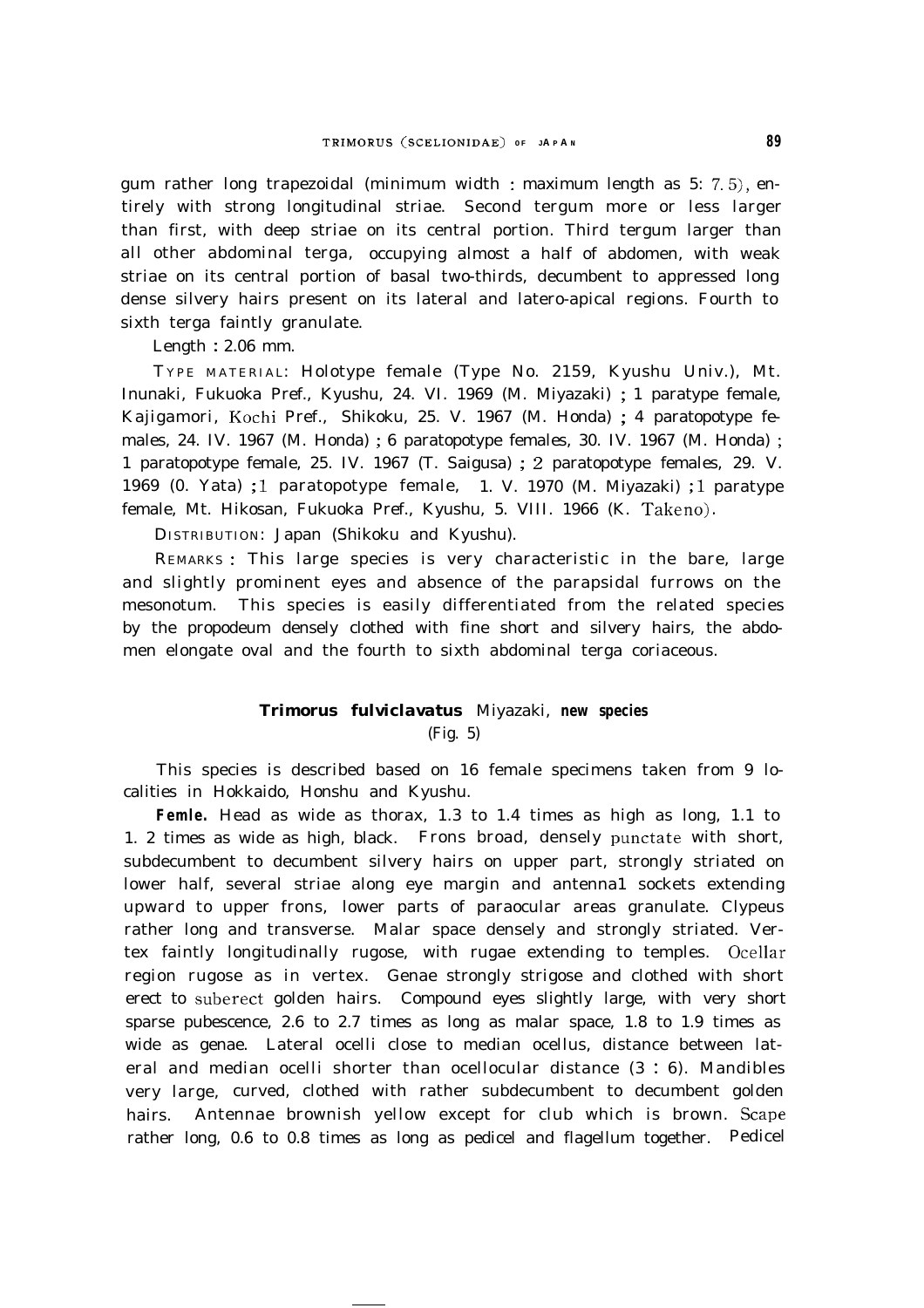

**Fig. 5.** *Trimorus fdviclavatus* Miyazaki, new species. A and B: Frontal and lateral view of head. C and D: Dorsal and lateral view of thorax. E: Dorsal view of abdomen.

about a fifth as long as scape, 2 times as long as wide. Flagellum 1.3 to 1.4 times as long as scape; funicle 0.8 to 0.9 times as long as club, relative lengths of funicular segments as 7 : 7 : 2.5 : 2.5; first funicular segment 2 times as long as wide, second funicular segment as wide as first, club brown, relative lengths of club segments as 3:3:3:3:3:3.5.

Thorax dark brown, densely clothed with long subdecumbent to decumbent silvery hairs. Propleuron coriaceous with appressed silvery hairs. Ventral region of pronotum strongly concave, with weak longitudinal striae; dorsal part of pronotum strongly concave, with weak longitudinal striae; dorsal part of pronotum somewhat reticulate rugose. Mesonotum 1.8 to 1.9 times as wide as long, entirely rugoso-punctate with long subdecumbent to decumbent golden hairs. Parapsidal furrows shortly present posteriorly. Scutellum slightly broad, convex, rugoso-punctate as in mesonotum except for posteromedian portion smooth and shining. Mesopleuron strongly sculptured ; posterior half of mesopleuron with puncture-like transverse excavations ; anterior half of mesopleuron with dense foveolate-punctures, hairy throughout. Metanotum with a rather long and wide triangular spine, surface of which is concave, without distinct sculptures. Metapleuron smooth and shining on upper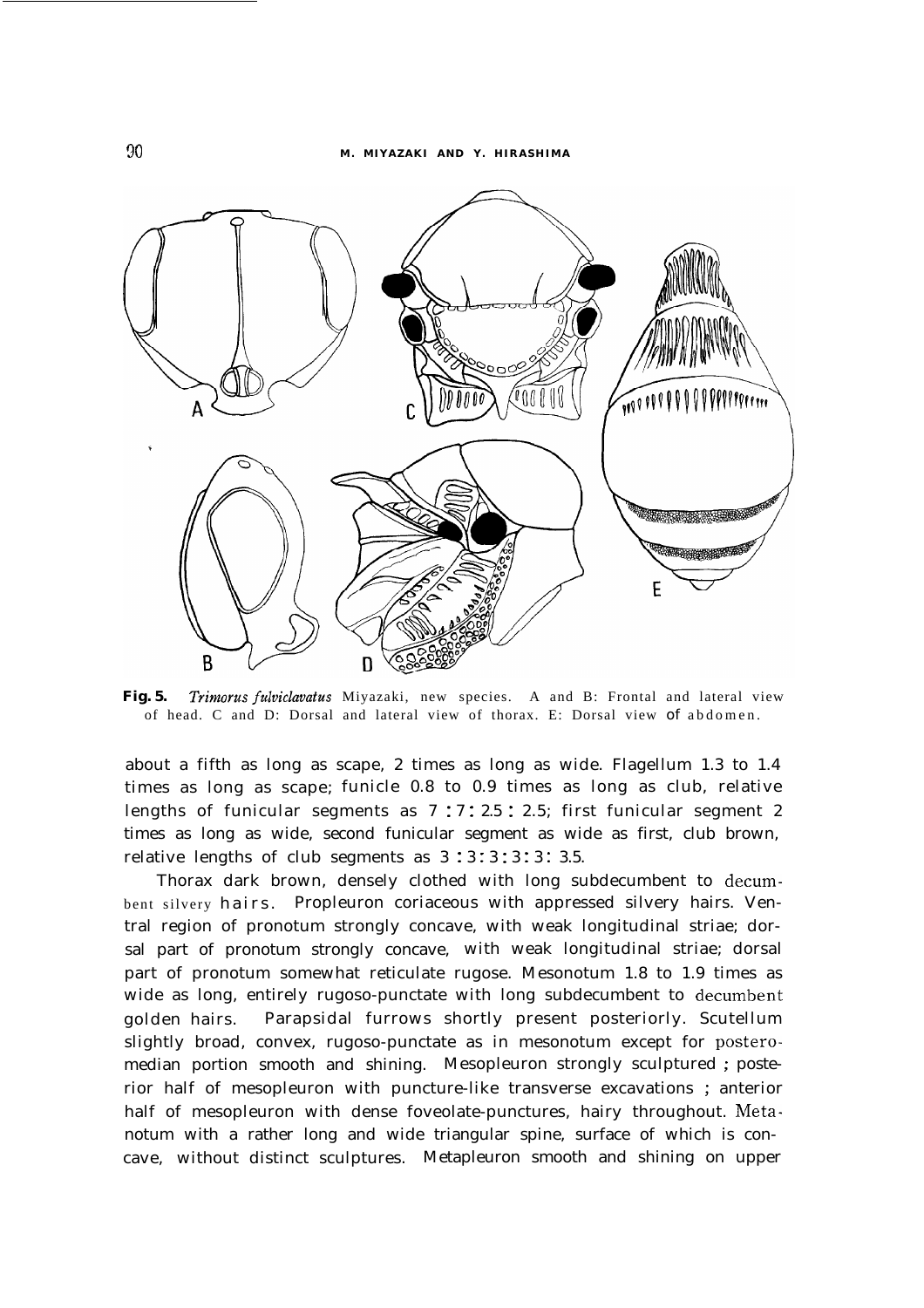half, and weakly longitudinally striate on lower half. Propodeum longitudinally canaliculate, rather densely clothed with erect to suberect silvery hairs. Fore wings developed, about 1.2 times as long as abdomen. Subcostalis 2.2 to 2. 3 times as long as marginalis. Stigmalis very short. Legs deep yellow.

Abdomen dark brown, elongate oval, 1.7 to 1.8 times as long as wide. First tergum long trapezoidal (minimum width : maximum length as  $9. 2$  :11), strongly and longitudinally striated. Second tergum striated as in first. Third tergum much larger than all other abdominal terga, with faint long longitudinal striae on basal two-thirds ; hairs on lateral sides of third tergum decumbent to appressed, sparse, silvery. Fourth to fifth terga finely granulate except for apical portions.

Length : 2.56 mm.

T YPE MATERIAL: Holotype female (Type No. 2160, Kyushu Univ.) and 1 paratopotype female, Berabonai, Ashoro, Tokachi Prov., Hokkaido, 22. VII. 1967 (A. Nakanishi) ; 1 paratopotype female, 24. VII. 1967 (M. Honda) ; 1 paratype female, Iwaobetsu, Mt. Rausu, Hokkaido, 5. VIII. 1967 (T. Saigusa) ; 1 paratype female, Karasawa, Ashoro Prov., Hokkaido, 21. VII. 1967 (A. Nakanishi) ; 2 paratype females, Shiraike, Niigata Pref., Honshu, 18. VII. 1966 (M. Honda) ; 1 paratype female, Kutsukake, Nagano Pref., Honshu, 9. VII. 1966 (M. Honda) ; <sup>1</sup> paratype female, same locality as above, 10. VII. 1966 (M. Honda) ; <sup>1</sup> paratype female, Mt. Inunaki, Fukuoka Pref., Kyushu, 29. V. 1969 (M. Miyazaki) ; 1 paratype female, same locality as above, 19. X. 1969 (M. Honda) ; <sup>1</sup> paratype female, Mt. Hikosan, Fukuoka Pref., Kyushu, 13. VI. 1966 (K. Takeno); 1 paratype female, same locality as above, 11. VII. 1969 (K. Kanmiya) ; 1 paratype female, Mt. Wanizuka, Kyushu, 23. V.1966 (K. Kusigemati).

DISTRIBUTION: Japan (Hokkaido, Honshu and Kyushu).

REMARKS : This species is the largest of the five species described in this paper and is very characteristic in having the punctate frons, the yellow antennae with a brown club, the concave spine of metanotum, the elongate oval abdomen and the coriaceous fourth and fifth abdominal terga. This species is easily differentiated from the related species by the combination of characters stated above.

#### **References**

- Brues, C. T. (1908) Hymenoptera Fam. Scelionidae. Genera Insectorum, fasc. 80 a: 1-59,  $2$  pls.
- Eady, R. D. (1968) Some illustrations of microsculpture in the Hymenoptera. *Proc. Roy. ent. Sm. London* 43 (4-6) : 66-72.
- Fouts, R. M. (1948) Parasitic wasps of the genus *Trimorus* in North America. *Proc. U.* S. *Nut. Mm.* 98 (3225) : 91-148.
- Kieffer, J. J. (1910) Hymenoptera, Fam. Scelionidae. Addenda et corrigenda. Genera Insectorum, fasc. 80 b: 61-112, 1 pl.

Kieffer, J. J. (1926) Scelionidae. Das Tierreich 48: 173-264.